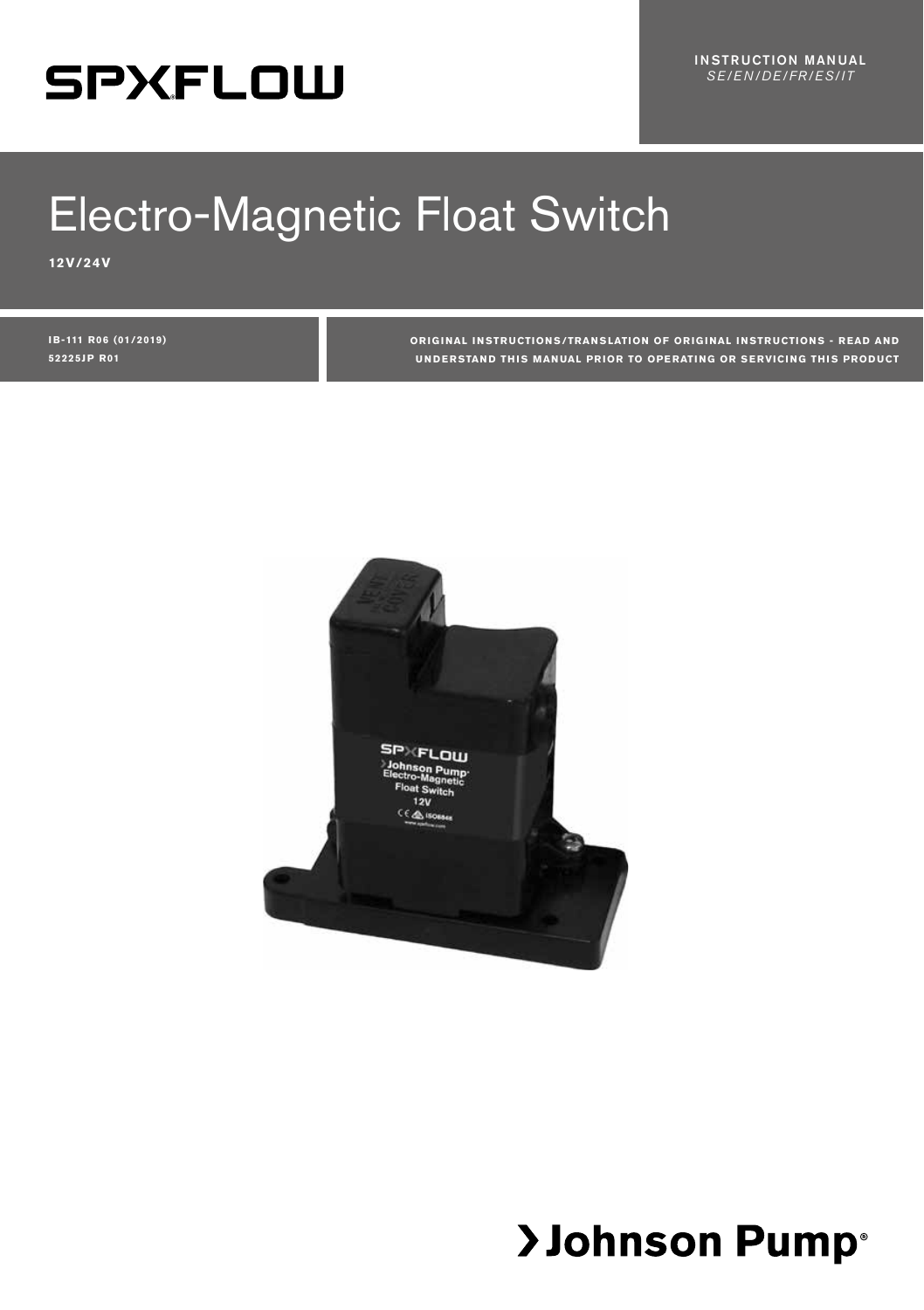#### INDEX - INDICE

SE: Besök www.spxflow.com för mer information om vår världsomspännande organisation, våra godkännanden, certifieringar och lokala representanter. SPX FLOW, Inc. förbehåller sig rätten att ändra design och material utan föregående avisering. Designelement, konstruktionsmaterial och dimensioner som beskrivs i denna bulletin gäller endast som information och skall alltid bekräftas skriftligt för att vara gällande.

EN: For more information about our worldwide locations, approvals, certifications, and local representatives, please visit www.spxflow.com. SPX FLOW, Inc. reserves the right to incorporate our latest design and material changes without notice or obligation. Design features, materials of construction and dimensional data, as described in this bulletin,

are provided for your information only and should not be relied upon unless confirmed in writing.

DE: Für weitere Informationen über unsere weltweiten Standorte, Zulassungen, Zertifizierungen und unsere Vertreter vor Ort, besuchen Sie bitte unsere Webseite: www.spxflow.com. Die SPX FLOW, Inc. behält sich das Recht vor, die neuesten Konstruktions- und Werkstoffänderungen ohne vorherige Ankündigung und ohne Verpflichtung hierzu einfließen zu lassen. Konstruktive Ausgestaltungen, Werkstoffe sowie Maßangaben, wie sie in dieser Mitteilung beschrieben sind, sind nur zur Information. Alle Angaben sind unverbindlich, es sei denn, sie wurden schriftlich bestätigt.

FR: Pour plus d'information sur nos succursales internationales, nos approbations, nos certifications et nos représentants locaux, veuillez consulter notre site Internet au www.spxflow.com. SPX FLOW, Inc. se réserve le droit d'incorporer nos plus récents concepts ainsi que tout autre modification importante sans préavis ou obligation. Les éléments décoratifs, matériaux de construction et les données dimensionnelles, tels qu'énoncés dans ce communiqué, sont fournis pour votre information seulement et ne doivent pas être considérés comme officiels à moins d'avis contraire par écrit.

ES: Para más información sobre nuestras oficinas a nivel mundial, aprobaciones, certificaciones y representantes locales, por favor visite www.spxflow.com. SPX FLOW, Inc. se reserva el derecho de incorporar nuestro diseño más reciente y cambios materiales sin necesidad de notificación previa u obligación de ningún tipo. Características de diseño, materiales de construcción y dimensiones, tal y como están descritas en este boletín, son proporcionadas sólo con fines informativos y no deben ser usados como referencia a menos que sean confirmados por escrito.

IT: Per ottenere maggiori informazioni sulle nostre sedi nel mondo, autorizzazioni, certificazioni, e rappresentanti locali, potete visitare il sito www.spxflow.com. La SPX FLOW, Inc. si riserva il diritto di apportare cambiamenti ai propri design e materiali senza preavviso o vincolo. Le caratteristiche del design, i materiali di costruzione e i dati dimensionali, così come descritti nel presente bollettino, sono forniti solo per vostra informazione e non saranno oggetto di obbligazione salvo autorizzazione confermata per iscritto.



Made by SPX FLOW Johnson Pump®

Assembled in USA

**RELIABILITY ON BOARD SINCE 1968-**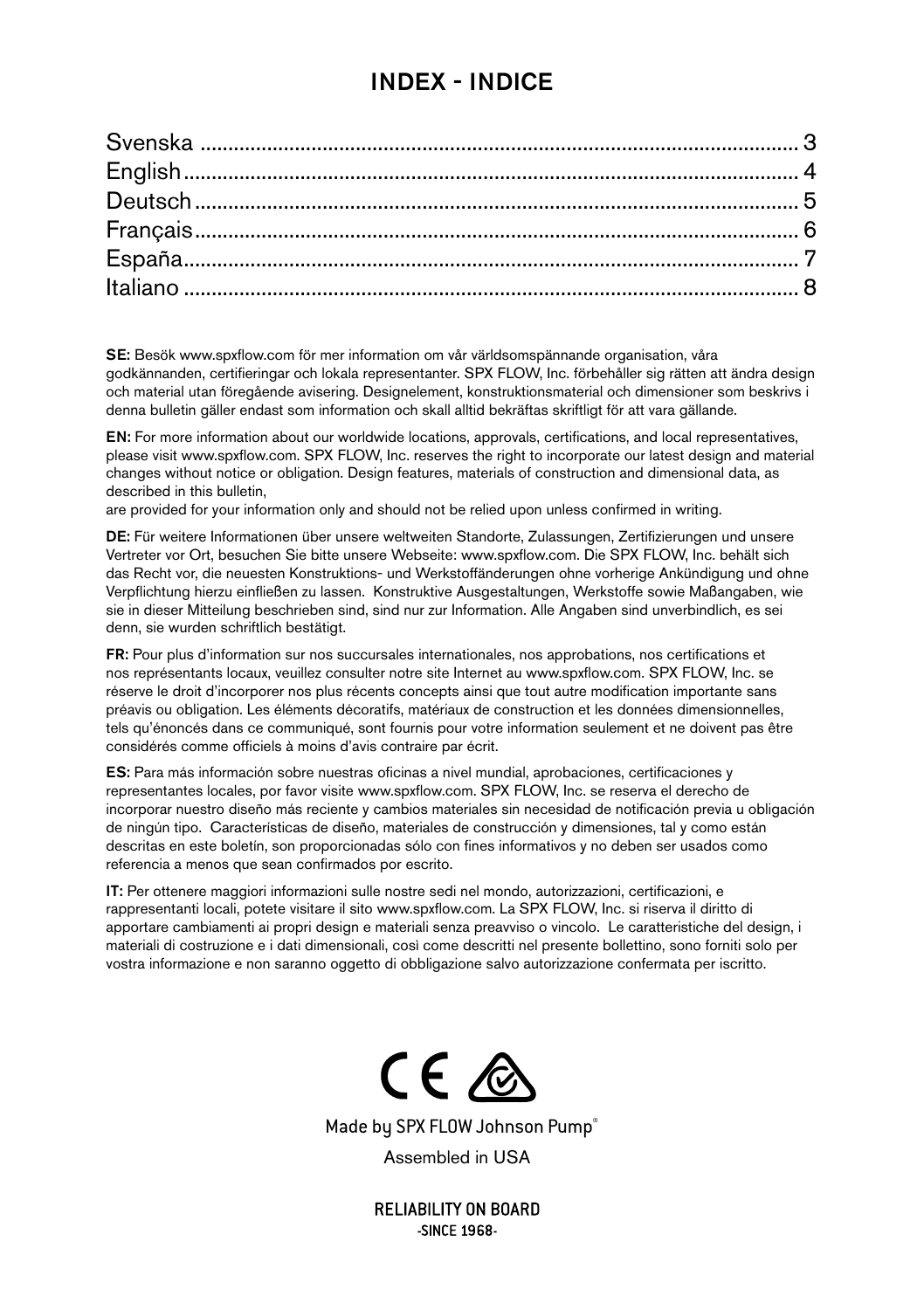## Elektronisk nivåströmbrytare

Lämplig till alla SPX FLOW Johnson Pump dränkbara länspumpar i marin miljö. Installeras i kölsvinet.

#### Säkerhetsföreskrifter

- Nivåströmbrytaren ska placeras så långt ner i kölsvinet som möjligt, och på samma höjd som eller lägre än pumpens botten.
- Installera strömbrytaren enligt kopplingsschema, se sid 10-11.
- Kabelanslutningarna ska avtätas med ett marint tätningsmedel.
- Alla elektriska anslutningar måste placeras ovanför högsta slagvattennivå.

## Typbeteckning

|                                  | Art. nr.     |
|----------------------------------|--------------|
| Elektronisk nivåströmbrytare 12V | 34-1900B-12V |
| Elektronisk nivåströmbrytare 24V | 34-1900B-24V |

#### Arbetssätt

Se bild sid 9.

- A. När länsvattnet stiger så flyter magnetflottören (1) upp samtidigt som luften inne i flottörhuset (2) pressas ut genom lufthålet (3).
- B. Magnetflottören startar pumpen (4) när länsvattnet når 50 mm. Ventilen (5) stängs och magnetflottören hålls kvar i startläge tack vare att det bildats vakuum inne i flottörhuset.
- C. När länsvattnet sjunkit till 20 mm så släpps luft in genom luftöppningarna (6) på sidan av flottörhuset, varvid magnetflottören faller ner och strömmen bryts till pumpen.

#### Installation

Nivåströmbrytaren är konstruerad för att passa Cartridge dränkbara länspump från SPX FLOW Johnson Pump. För att passa andra länspumpar från SPX FLOW Johnson Pump, använd adaptern som finns i förpackningen.

#### Elektrisk installation

Se sid 10-11.

#### Strömförbrukning

| Modell       | Max |
|--------------|-----|
| 34-1900B-12V | 15A |
| 34-1900B-24V | 10A |

#### Avfallshantering / Materialåtervinning

Vid avfallshantering skall produkten lämnas för destruktion/återvinning enligt gällande lagstiftning. Vid tillämpliga fall demonteras och sorteras produkten i ingående materialfraktioner.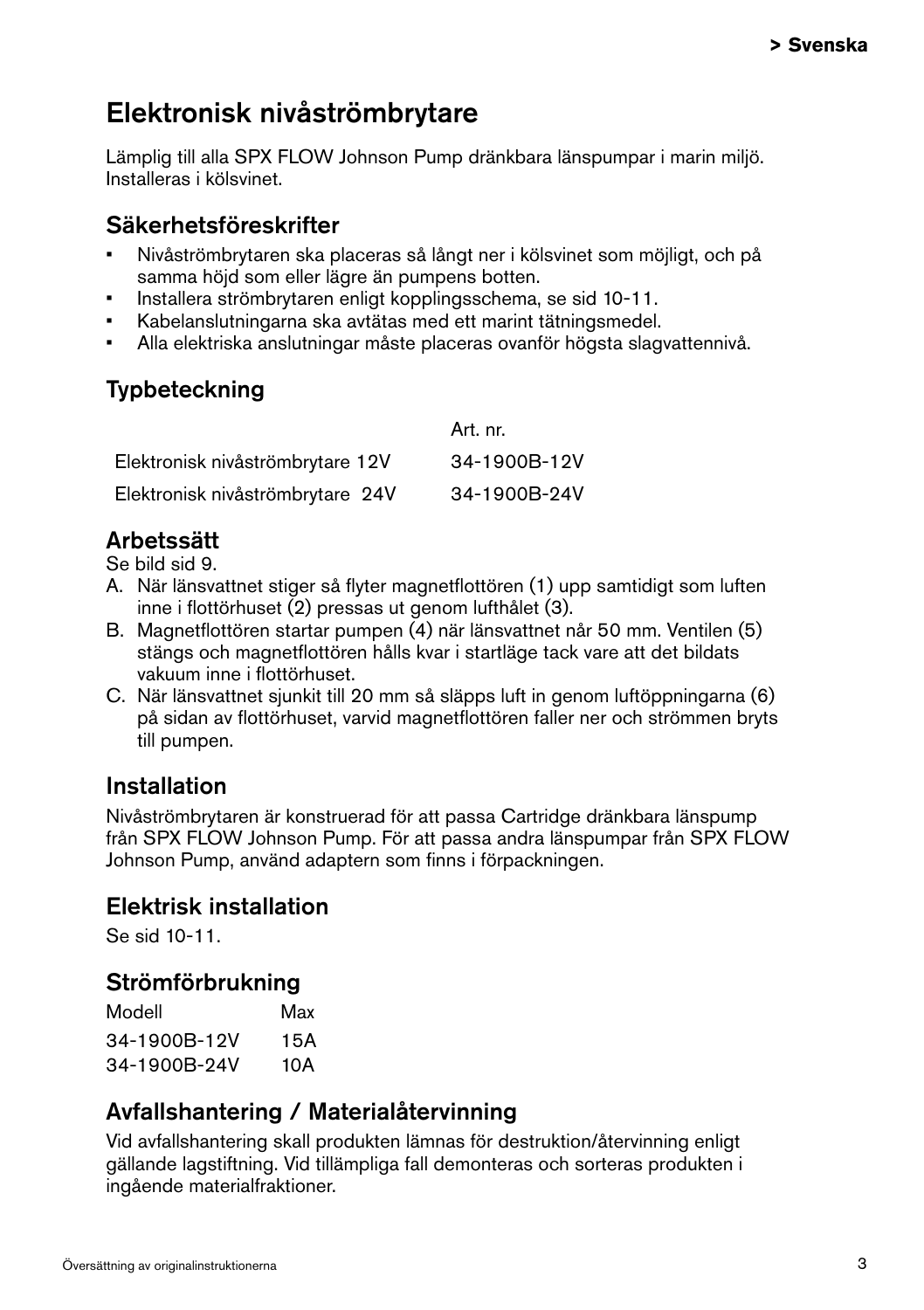## Electro-Magnetic Float Switch

Suitable for all SPX FLOW Johnson Pump submersible bilge pumps in marine environment.

To be installed in the keelson.

## **Security**

- The float switch should be located at the lowest position in the bilge and mounted with base of switch even or below base of bilge pump.
- Always install the switch according to wiring diagram, page 10-11.
- The wire connections must be sealed with a marine sealant.
- Insulation or cable sheathings must be placed above the highest bilge water level

#### Type designation

|                             | Part No.     |
|-----------------------------|--------------|
| Electronic Float Switch 12V | 34-1900B-12V |
| Electronic Float Switch 24V | 34-1900B-24V |

#### **Operation**

See illustration page 9.

- A. When the bilge water rises the magnet float (1) floats up and the air in the float house  $(2)$  is forced out through the vent hole  $(3)$ .
- B. The magnet float starts the pump (4) when bilge water reaches 50 mm. The valve (5) closes and the magnet float stays in the start position due to vacuum inside the float house.
- C. When the bilge water has sunk to level 20 mm, air is let in through the air opening (6) in the float house. The magnet float falls down and cuts off the power.

#### Installation

The swith is designed to attach the SPX FLOW Johnson Pump Cartridge bilge pump.

To attach it to another SPX FLOW Johnson Pump bilge pump, use the adapter provided.

#### Electrical installation

See page 10-11.

#### Ampere draw

| Type         | Max |
|--------------|-----|
| 34-1900B-12V | 15A |
| 34-1900B-24V | 10A |

#### Waste management / Recycling

Dispose of the product in accordance with existing regulations. Where appropriate, dismantle and sort the product by its material fractions.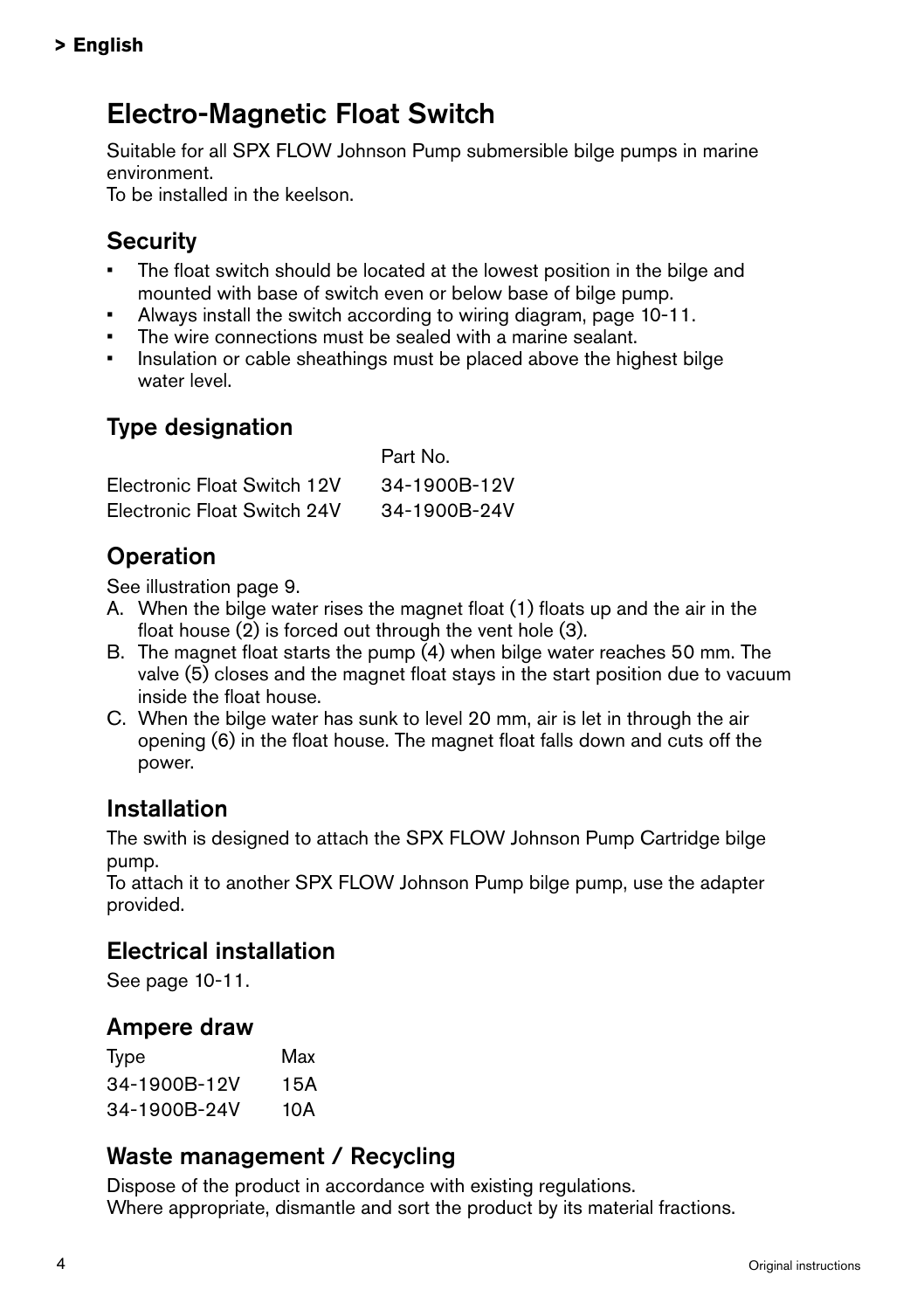## Elektronischer Niveauschalter

Für alle SPX FLOW Johnson Pump Tauchbilgepumpen in Freizeitbooten und der Berufsschiffahrt. Einbau im Kielschwein.

#### **Sicherheitsvorschriften**

- Der Niveauschalter soll so tief wie möglich im Kielschwein montiert werden. Der Schalter muß mindestens auf gleicher Höhe wie das Unterteil der Pumpe sein und darf auf keinen Fall höher eingebaut werden.
- Die Pumpe immer nach Anweisung auf Seite 10-11 einbauen. Die elektrischen Verbindungen müßen mit wasserfesten Dichtungen versehen sein.
- Alle elektrischen Verbindungen müßen auf sicherem Abstand über dem Wasserstand verlegt werden.

#### Modellvarianten

|                                   | Artikel-Nr.  |
|-----------------------------------|--------------|
| Elektronischer Niveauschalter 12V | 34-1900B-12V |
| Elektronischer Niveauschalter 24V | 34-1900B-24V |

#### Funktion (siehe Seite 9)

- A. Wenn das Bilgenwasser steigt, steigt gleichzeitig der Schwimmer (1) im Schwimmergehäuse (2) und die Luft im Gehäuse wird durch das Luftloch (3) ausgepresst.
- B. Der Schwimmer startet die Pumpe (4) wenn das Bilgenwasser ein Niveau von 50 mm erreicht hat. Das Ventil (5) schließt und der Schwimmer wird durch das entstandene Vakuum im Gehäuse in Startlage gehalten.
- C. Wenn das Bilgenwasser bis 20 mm abgesunken ist, wird Luft durch die seitlichen Luftlöcher (6) eingelassen der Schwimmer fällt ab und der Strom zur Pumpe wird unterbrochen. Pumpe schaltet ab.

#### Installation

Der elektronische Niveauschalter ist für SPX FLOW Johnson Pump - Cartridge Tauchbilge-pumpen konstruiert, bei Anwendung von anderen SPX FLOW Johnson Pumpen beigelegten Adapter in der Verpackung verwenden.

#### Elektrischer Anschluss

Siehe Seite 10-11.

#### Stromaufnahme

| Modell       | Max. |
|--------------|------|
| 34-1900B-12V | 15A  |
| 34-1900B-24V | 10A  |

## Entsorgung / Recycling

Entsorgen Sie das Produkt gemäß gültigen Vorschriften. Bauen Sie das Produkt gegebenenfalls aus und sortieren Sie es nach Materialanteilen.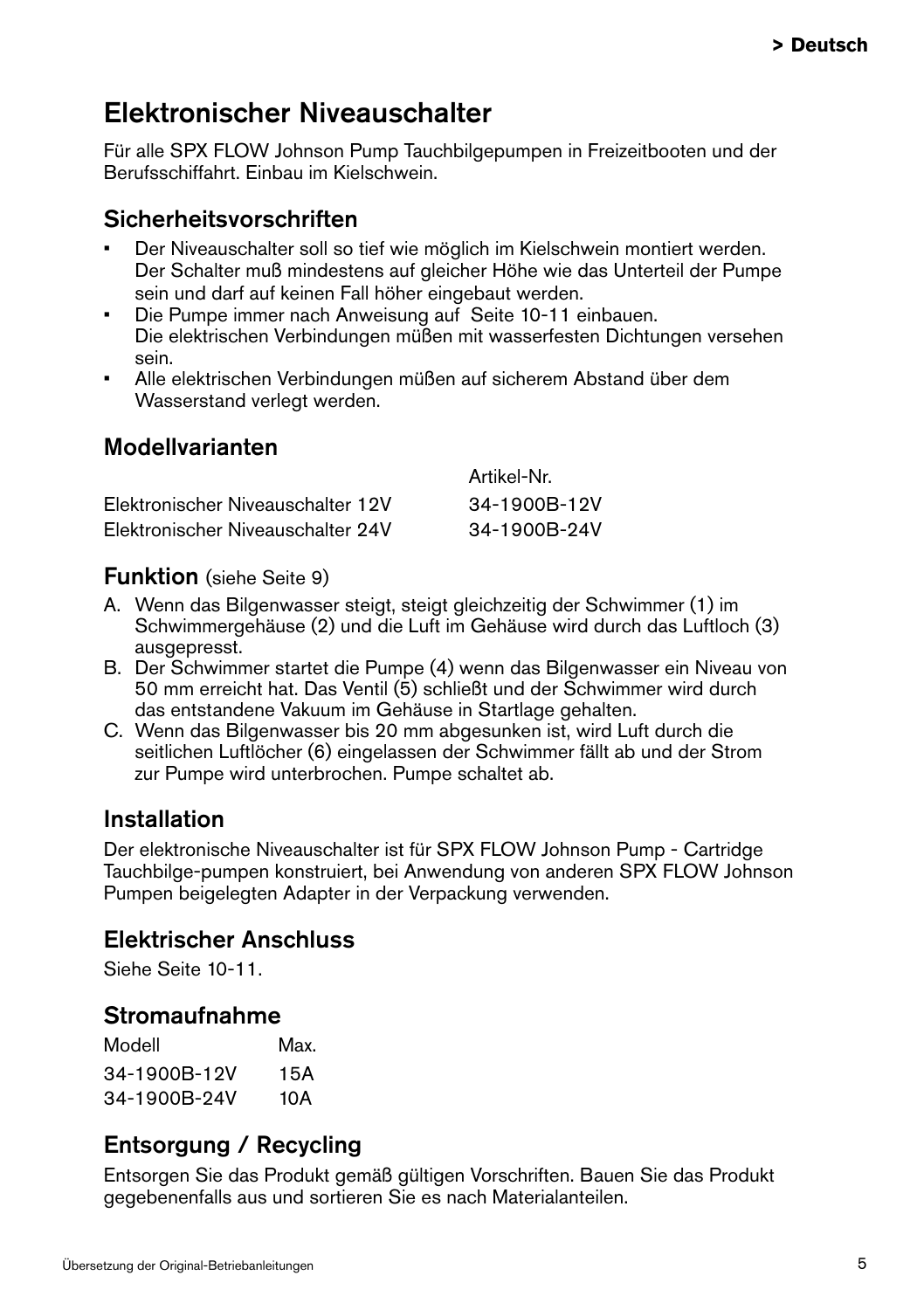## Interrupteur de commande electronique

Conçu pour toutes les pompes de cale immergeables SPX FLOW Johnson Pump. Pour installation en fond de cale.

#### Instructions de sécurité

- Le contacteur doit être installé au point le plus bas de la cale. La base du contacteur plus bas ou au même niveau que la pompe de cale.
- Brancher toujours la pompe selon le schéma électrique, page 10-11.
- Les points de jonction du cablage doivent être étanchés à l'aide d'un produit aquifuge.
- Tous les points de jonction électriques doivent être placés au-dessus du niveau le plus haut des eaux de cale.

#### Spécifications du modèle

|                                           | Référence    |
|-------------------------------------------|--------------|
| Interrupteur de commande electronique 12V | 34-1900B-12V |
| Interrupteur de commande electronique 24V | 34-1900B-24V |

#### Fonctionnement (Voir page 9)

- A. Lorsque le niveau des eaux de cale monte, le flotteur électronique (1) monte avec, tandis que l'air dans la chambre du flotteur (2) est pressé vers l'extérieur par les trous d'aération (3).
- B. Le flotteur électronique met la pompe (4) en marche lorsque le niveau des eaux de cale atteind 50 mm. La soupape (5) se referme et le flotteur électronique est maintenu en position d'arrêt, grâce au vide formé dans la chambre du flotteur.
- C. Lorsque le niveau des eaux de cale descend à 20 mm de hauteur, l'air rentre pas les trous d'aération latéraux (6) et le flotteur électronique retombe et le courant vers la pompe est coupé.

#### Installation

Le contacteur est prévu pour être fixé sur les pompes SPX FLOW Johnson Pump "a cartouche". Pour le fixer sur un autre modèle de pompe SPX FLOW Johnson Pump, utiliser l'adapteur fourni.

#### Installation électrique

Voir page 10-11.

#### Intensité

| Modéle       | Maxi |
|--------------|------|
| 34-1900B-12V | 15A  |
| 34-1900B-24V | 10A  |

#### Gestion des déchets / Recyclage

Evacuez le produit conformément aux règles en vigueur. Où c'est applicable, démontez et triez le produit par ses différentes sortes de matériaux.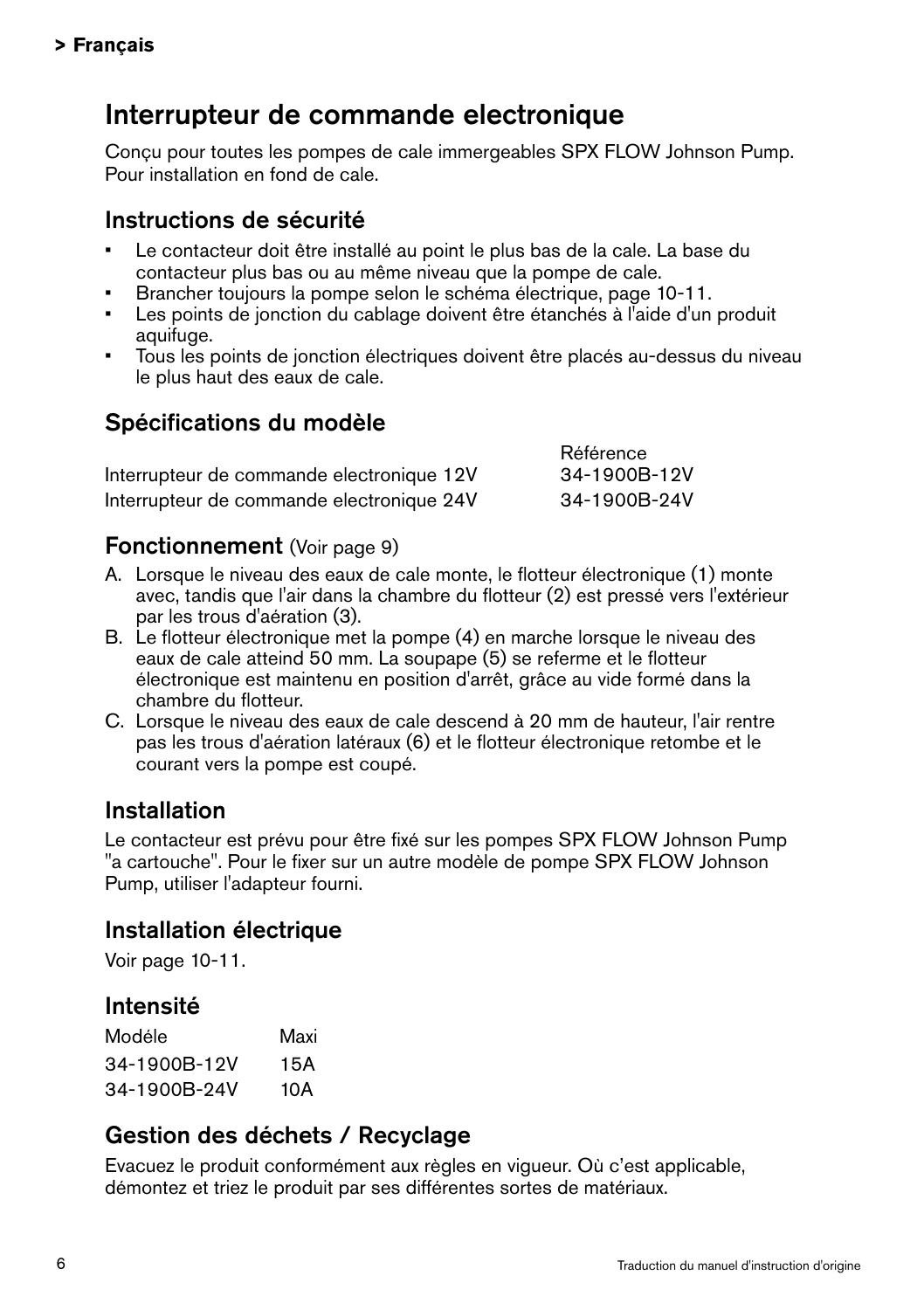## Interruptor electrónico

Adecuado para todas las bombas de achique sumergibles SPX FLOW Johnson Pump en ambiente marino. Para instalación en la contraquilla.

#### Instrucciónes de seguridad

- El interruptor debe colocarse en la parte más baja de la sentina y su base debe quedar a la misma altura o incluso debajo de la base de la bomba.
- Instalar siempre la bomba según el esquema eléctrico en la página 17.
- Todas las conexiones eléctricas deben sellarse con un compuesto para aplicaciones marinas.
- Todas las conexiones eléctricas deben quedar por encima del nivel más alto del agua de sentina.

## Modelo

|                             | Pieza No     |
|-----------------------------|--------------|
| Interruptor electrónico 12V | 34-1900B-12V |
| Interruptor electrónico 24V | 34-1900B-24V |

#### Funcionamiento (Ver página 9)

- A. Cuando el nivel del agua de sentina sube, el flotador electrónico (1) sube tambien, mientras que el aire en la caja del flotador (2) es expedido por el agujero (3).
- B. El flotador electrónico hace arrancar la bomba (4) cuando el nivel del agua de sentina llega a una altura de 50 mm. La válvula (5) se cierra y el flotador electrónico se mantiene en posición de arranque, gracias al vacío que se crea dentro de la caja del flotador.
- C. Cuando el nivel del agua de sentina ha bajado a una altura de 20 mm, el aire entra por los agujeros laterales (6) de la caja del flotador, mientras el flotador cae y la corriente a la bomba es cortada.

## Instalación

El interruptor ha sido diseñado para encajar a las bombas SPX FLOW Johnson Pump Cartridge. Para instalarlo a cualquier otra bomba de achique SPX FLOW Johnson Pump debe utilizarse el adaptor adjunto.

#### Instalación eléctrica

Ver página 10-11.

#### Amperaje

| Modelo       | Máx. |
|--------------|------|
| 34-1900B-12V | 15A  |
| 34-1900B-24V | 10A  |

## Gestión / Reciclado de Desechos

Elimine el producto de conformidad con las reglamentaciones existentes. Cuando corresponda, descomponga el producto y clasifíquelo según los diferentes materiales que lo componen.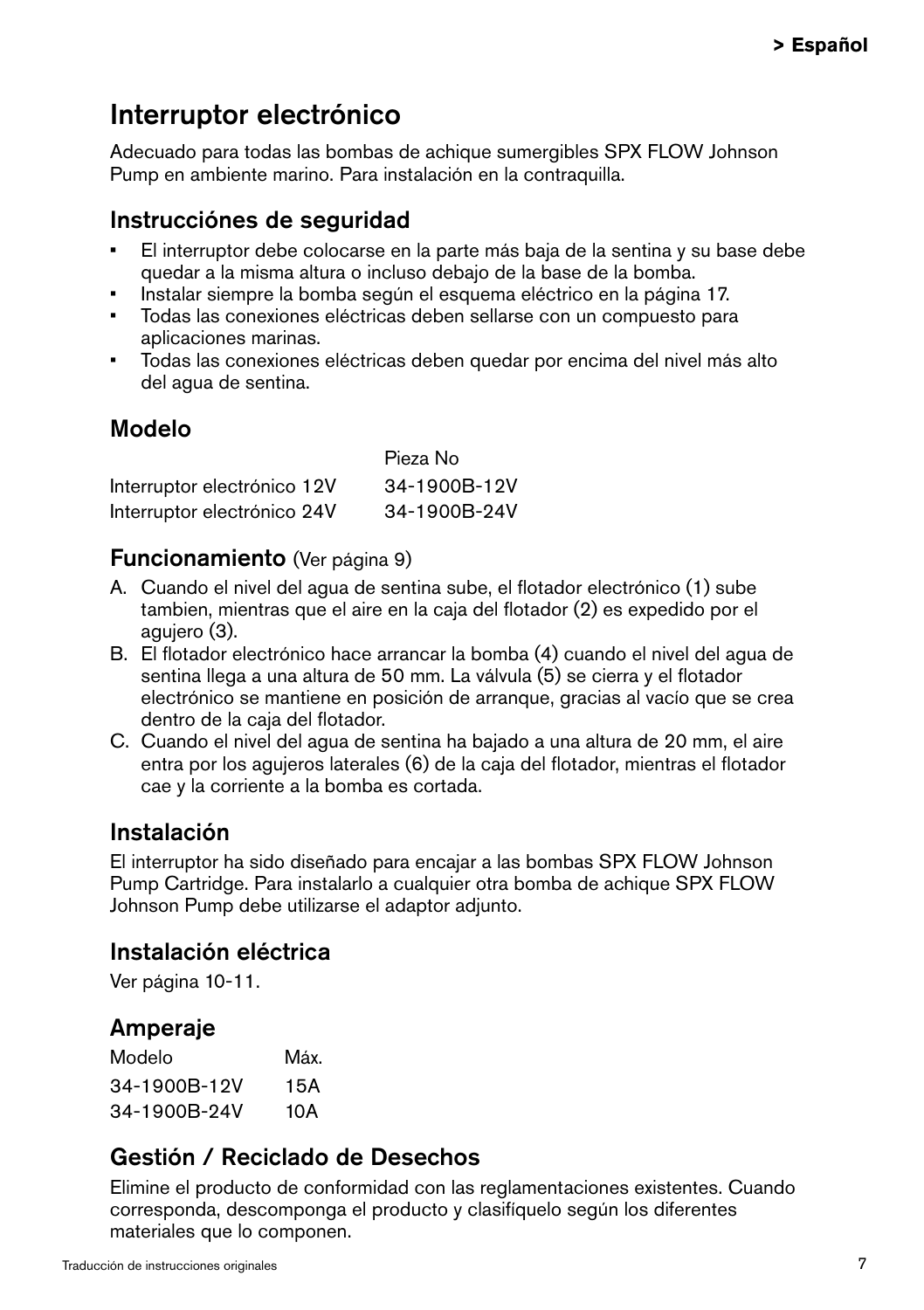## Interruttore elettronico

Adatto per tutte le pompe sommerse SPX FLOW Johnson Pump, affidabile in qualsiasi condizione metereologica. Per installazione in sentina.

#### Istruzioni di sicurezza

- L'interruttore del galleggiante dovrebbe essere collocato nella posizione più bassa della sentina e montato con la base dell'interruttore sotto o allo stesso livello della pompa di sentina.
- Installare sempre la pompa secondo lo schema elettrico nella pagina 10-11.
- I collegamenti elettrici dovrebbero essere sigillati con un sigillante marino.
- Tutti i collegamenti elettrici devono essere posti al di sopra del livello più alto dell'acqua.

## Specifica del tipo

|                              | Art No       |
|------------------------------|--------------|
| Interruttore elettronico 12V | 34-1900B-12V |
| Interruttore elettronico 24V | 34-1900B-24V |

#### Funzionamento (Vedi pagina 9)

- A. Quando il livello dell'acqua di sentina si alza, il galleggiante elettronico (1) sale, mentre l'aria nella cassa del galleggiante (2) è espulsa da apposito foro (3).
- B. Il galleggiante elettronico mette la pompa (4) in marcia quando il livello dell'acqua arriva a una altezza di 50 mm. La valvola (5) si chiude ed il galleggiante si ferma in posizione iniziale, grazie al vuoto dentro alla cassa del galleggiante.
- C. Quando il livello dell'acqua di sentina si abbassa al livello di 20 mm, l'aria entra per gli orifizi laterali (6) della cassa del galleggiante ed allora il galleggiante si abbassa e la corrente alla pompa è interrotta.

#### Installazione

L'interruttore è stato progettato per la pompa di sentina a cartuccia SPX FLOW Johnson Pump.

Per collegarlo con un'altra pompa di sentina SPX FLOW Johnson Pump, usate l'addattatore fornito.

#### Installazione elettrica

Vedi pagina 10-11.

#### Amperaggio

| Art No       | Max |
|--------------|-----|
| 34-1900B-12V | 15A |
| 34-1900B-24V | 10A |

## Smaltimento dei rifiuti / Riciclaggio

Smaltite il prodotto secondo le normative esistenti. Dove appropriato, smantellate il prodotto e smaltite separatamente le diverse componenti materiali.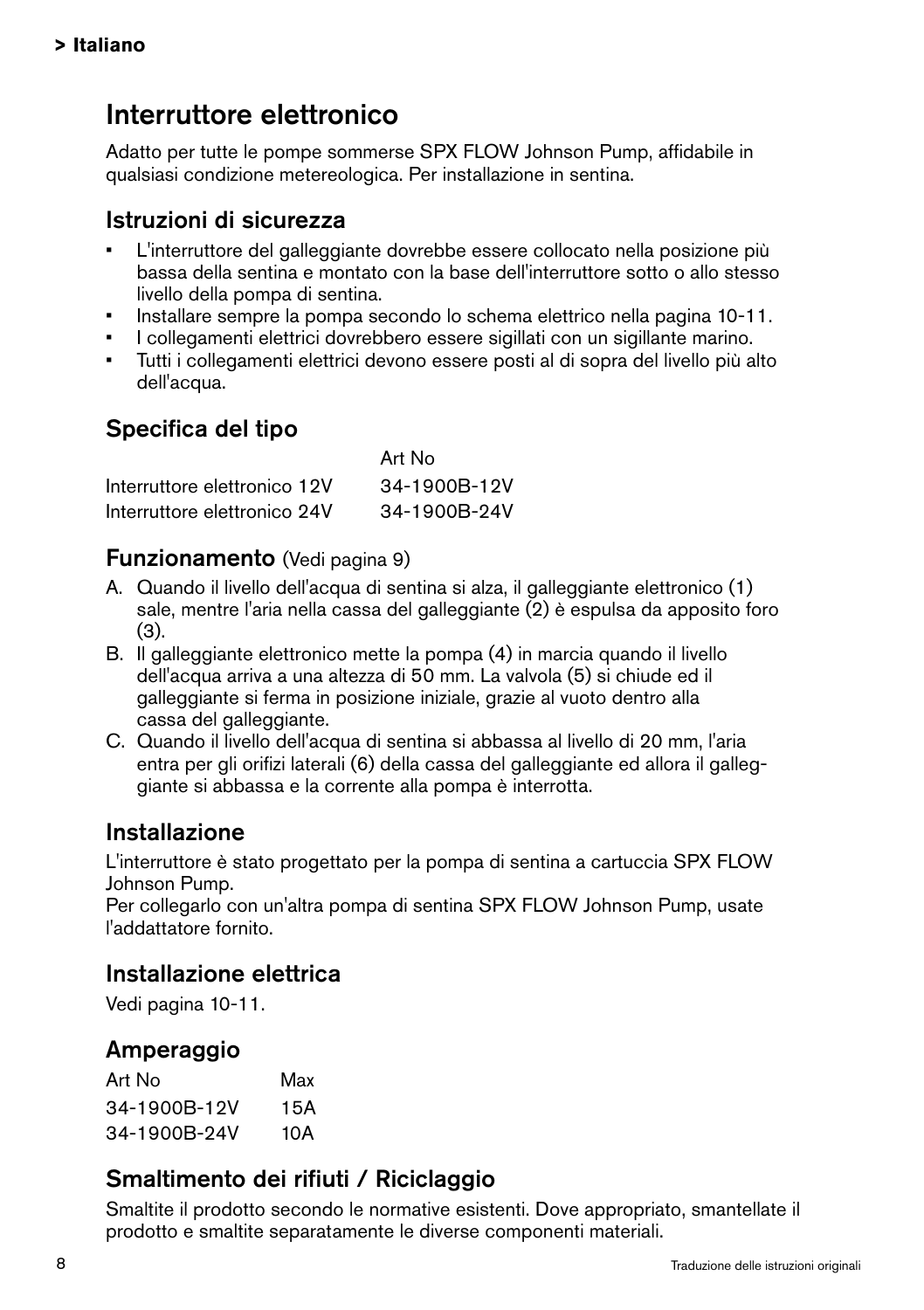



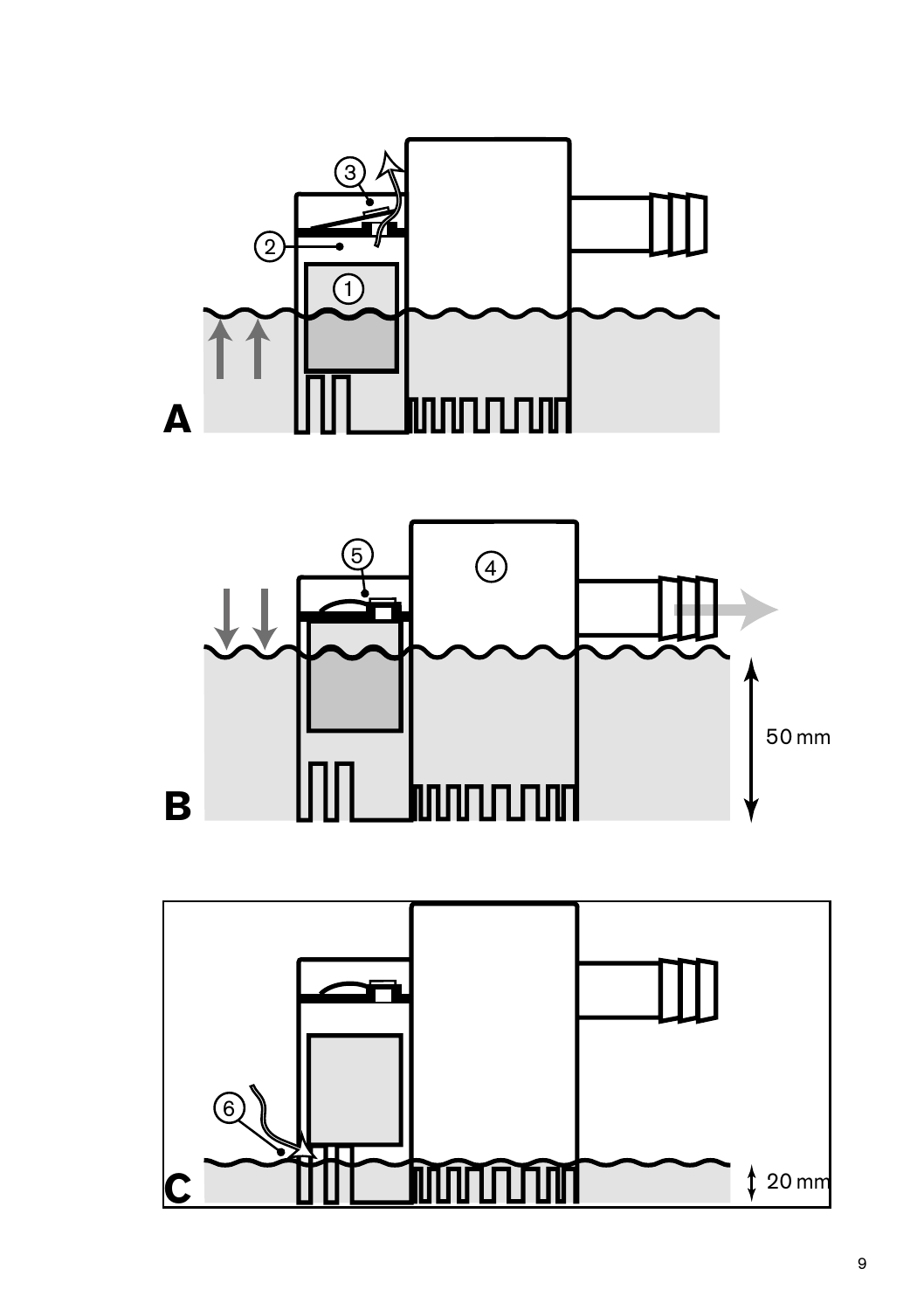Elektrisk installation med SPX FLOW Johnson Pump panel Electrical installation with SPX FLOW Johnson Pump Panel Elektrischer Anschluss mit SPX FLOW Johnson Pump Schalttafel Schéma de raccordement avec le tableau de commande SPX FLOW Johnson Pump

Instalación eléctrica con panel SPX FLOW Johnson Pump

Schema collegamento elettrico con pannello di controllo SPX FLOW Johnson Pump



- A Panel Panel **Schalttafel** Tableau de commande Panel Pannello
- B Länspump Bilge pump **Bilgenpumpe** Pompe de cale Bomba de sentina Pompa di sentina
- C Batteri DC supply DC-Versorgung Batterie Batería Batteria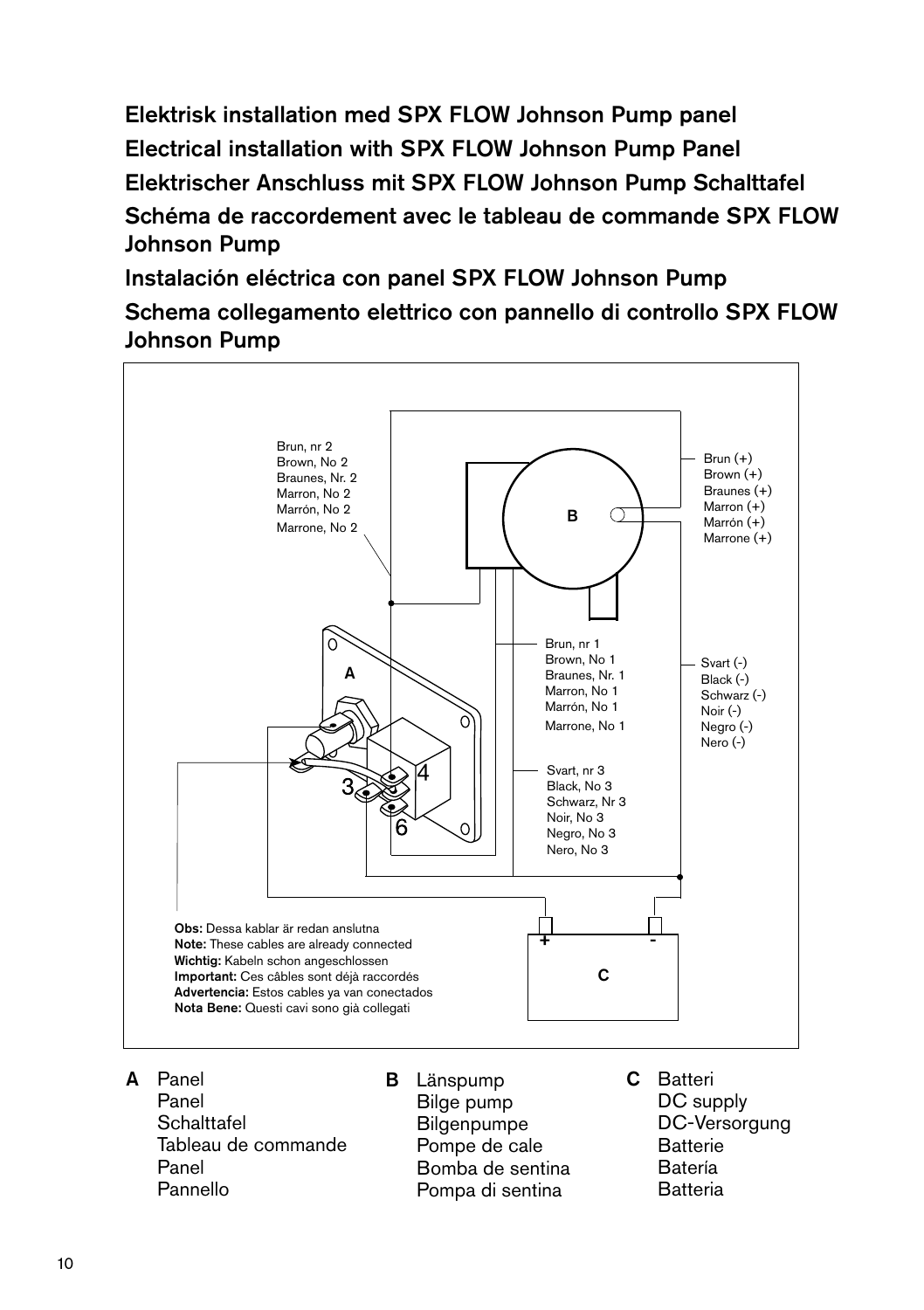Elektrisk installation utan panel Electrical installation without panel Elektrischer Anschluss ohne Schalttafel Schéma de raccordement sans tableau de commande Instalación eléctrica sin panel Schema collegamento elettrico senza pannello di controllo



- A Länspump Bilge pump **Bilgenpumpe** Pompe de cale Bomba de sentina Pompa di sentina
- B Batteri DC supply DC-Versorgung Batterie Batería Batteria
- C Säkring Fuse Sicherung Fusible Fusible Fusibile